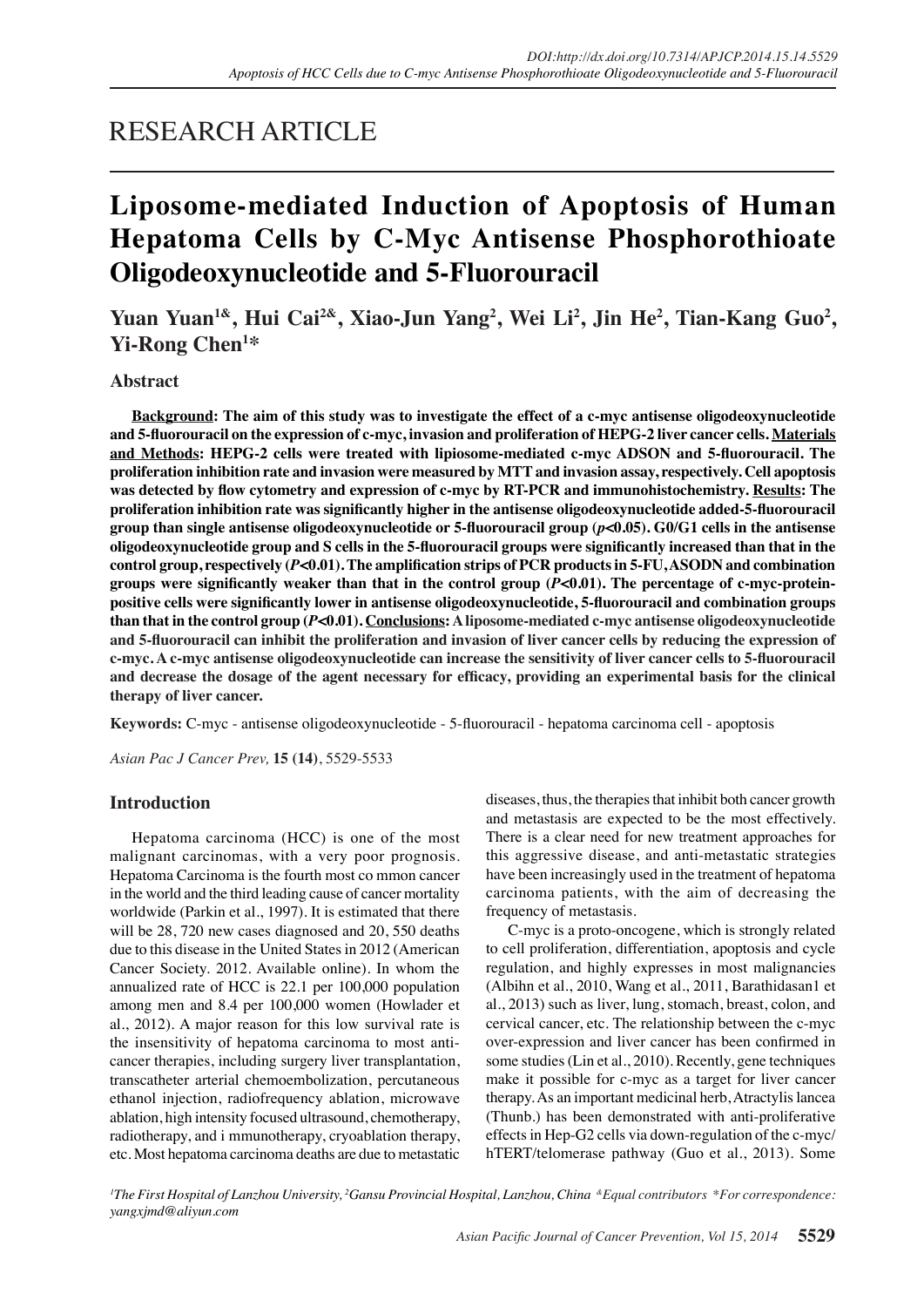#### *Yuan Yuan et al*

studies showed that antisense oligodeoxynucleotide (ASODN) aiming at c-myc could significantly decrease the expression of c-myc both at mRNA and protein levels, inhibit proliferation of cancer, induce apoptosis and increase the sensitivity of cancer cells to chemotherapy (Hayashi et al., 1994, Jin et al., 2002). ASODN in combination with chemotherapy is associated with a good efficacy (Monia et al., 1997), as compared with either of the two drugs alone. This efficacy has been proven good in melanoma (Pastorino et al., 2008). However, there are no studies on liver cancer so far.

 In the present study, liver cancer cells HepG2 was treated with liposome-mediated phosphorothioate c-myc ASODN in combination with 5-fluorouracil (5-FU) to investigate effects of this combination regimen on proliferation of live cancer cells and expression of c-myc gene.

## **Materials and Methods**

## *Cell Lines and Culture Conditions*

Liver cancer cell lines HepG2 were provided by the Scientific Research Center, Gansu University of Traditional Chinese Medicine. They were cultured with the RPMI 1640 medium containing 10% fetal bovine serum according to the supplier's instructions. The cell lines were incubated at 37℃ in a humidified atmosphere of 5% CO2 in air.

#### *ASODN and SODN*

C-myc ASODN and SODN were synthesized according to the initiation and subsequent 4 codons of the second exon (sense: 5'-ATG CCC CTC AAC GTT-3', antisense: 5'-AAC GTT GAG GGG CAT-3'). Products were treated with phosphorothioate modification to increase the stability. Products were synthesized, purified and packaged by the Sangon Biotech (Shanghai) Co., Ltd and stored at -20℃.

## *Lipofection reagent and liposome/c-myc ASODN compound*

Cells in the logarithmic growth phase were harvested. When cells in the culture flask reached the packing density of 30% to 50%, lipofection was conducted on ASODN and SODN (1 μmol/L) using LipofectamineTM2000 (Invitrogen Co., Ltd, USA) according to the instruction.

#### *Methods*

Cells were randomized into six groups: 5-FU (10umol/L), C-myc ASODN (1 μmol/L), SODN (1  $\mu$ mol/L), 5-FU (10  $\mu$ mol/L)+C-myc ASODN (1  $\mu$ mol/L), 5-FU (10 μmol/L)+C-myc SODN (1 μmol/L) and blank control.

#### *Proliferation inhibition rate of HEPG-2 by MTT*

Cell proliferation inhibition rate were measured by MTT. Around  $1 \times 10^4$  cells were inoculated in a 96-well plate for 24 hours. Then, different drugs were added according to groups. In following 24, 48, 72 and 96 hours, the MTT solution and dissolving solution DMSO were added on an interval of 4 hours. After crystals

fully dissolved, the absorption A of the product in every well was measured with the automatic enzyme-labeling instrument at the wavelength of 490 mm.

#### *Invasion assay*

The invasive capability of human liver cancer cell HEPG-2 was determined by Matrigel-coated invasion chambers (Becton Dickinson, Bedford, MA). This system is separated by a PET membrane coated with Matrigel Matrix such that only invasive cells can migrate through the membrane to the reverse side. After rehydration for 2 hours in a humidified incubator at 37 $\rm{^{\circ}C}$  with 5%  $\rm{CO}_{2}$ . Cells were seeded at a density of  $1 \times 10^5$  cells/well into the inner chambers of a cell culture insert and incubated at 37°C with 5%  $CO_2$  for 24 hours with various concentration of 5-FU (10umol/L), C-myc ASODN (1 μmol/L), SODN (1 μmol/L), 5-FU (10 μmol/L)+C-myc ASODN (1 μmol/L), 5-FU (10 μmol/L)+C-myc SODN (1 μmol/L). After 24 hours incubation, no-filtering cells were removed from the upper surface of membrane by scrubbing gently with cotton-tipped applicators, the cells that invaded to the reverse side of the membrane were fixed with 70% ethanol, following, stained with Giemsa solution, and were counted in five random fields of the low filter surface under a microscope at 200× magnification.

#### *Cell apoptosis and cycle by flow cytometry*

The cell density of suspensions was estimated with the cell-counting plate. Then, the cell density was adjusted to 1×107/mL and treated with Coulter DNA. PrepTM Reagents Kit (Flow Cytometer Coulter Epics XL Co., Ltd, USA) according to the instruction. Cell cycle and the proportion of sub-diploids were determined by flow cytometry.

#### *C-myc mRNA by RT-PCR*

The total RNA was extracted with the Trizol RNA kit. The c-myc mRNA expression was assayed using the M-MLV Rtase cDNA synthesis Kit (code D6130). Primers of c-myc and gapdh were synthesized by the Sangon



**Figure 1. Effects of ASODN and 5-Fu on HEPG-2 Proliferation Inhibition.** The proliferation inhibition was significantly higher in ASODN, 5-Fu and ASODN+5-FU groups than the control group (*p*=0.0012, 0.0041 and 0.0026, respectively) and in the ASODN+5-FU groups than the single ASODN and 5-FU groups (*p*=0.0072 and 0.009, respectively)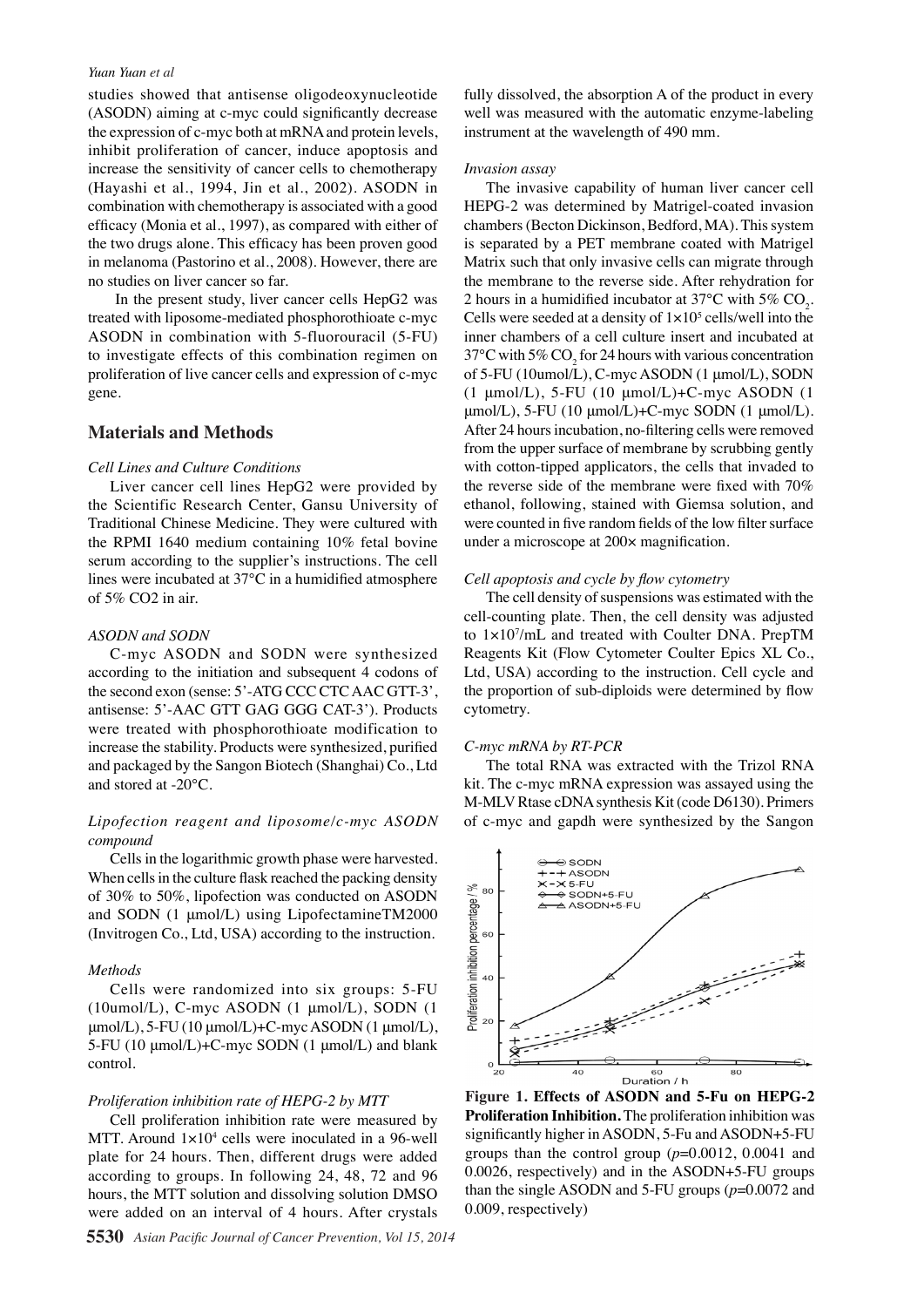Biotech (Shanghai) Co., Ltd: for c-myc, upstream: 5'GAT TCT CTG CTC TCC TCG AC3' and downstream: 5'TCC AGA CTC TGA CCT TTT GC3' with the amplification length of 250 bp and for gapdh, upstream 5'CTG ACC TGC CGT CTA GAA A3' and downstream: 5'GTG GTG TGA CTT AGA GGG G3' with the amplification length of 380 bp. Semi-quantitative analysis was conducted with the Tanon gel analysis system. The relative level of c-myc mRNA was the ratio of the density index of electrophoretic bands of the product to internal standard gapdh in the same reaction system. Products were electrophoresed with 20 g/L agarose gel. Results were imaged.

## *C-myc protein by the i mmunohistochemical ABC method*

Rat anti-human c-myc antibodies and the ABC i mmunohistochemical kit were purchased from the Fuzhou Maxixin Biotech Co., Ltd. Cells were colored with the DAB kit in accordance with the instruction. The proportion of c-myc-positive cells was calculated.

## *Statistical analysis*

SPSS11.0 was used for statistical analysis. Data were expressed as the mean±standard deviation (SD). Groups were compared with the one-way analysis of variance. *p*<0.05 was considered statistically different.

## **Results**

## *Effects of ASODN and 5-Fu on HEPG-2 proliferation inhibition:*

To investigate the different inhibiting proliferation ability of ASODN and 5-Fu, we treated 5-FU (10umol/L), C-myc ASODN (1 μmol/L), SODN (1 μmol/L), 5-FU (10 μmol/L)+C-myc ASODN (1 μmol/L), and 5-FU (10 μmol/ L)+C-myc SODN (1 μmol/L) containing the culturing



**Figure 2. Effects of 5-FU and C-myc ASODN on C-myc mRNA Expression in HEPG-2.** 1 and 8: DNA marker; 2: 5-FU; 3: ASODN; 4: SODN+5-FU; 5: ASODN+5-FU; 5:ASODN+5-FU; 6: SODN; 7: the blank control

media. We observed the proliferation inhibition rate was significantly higher in ASODN, 5-Fu and ASODN+5-FU groups than that in the control group (*p*=0.0012, 0.0041 and 0.0026, respectively) and also in the ASODN+5-FU groups than that in the single ASODN and 5-FU groups (*p*=0.0072 and 0.009, respectively) (Figure 1).

## *Involvement of ASODN and 5-Fu with invasive capabilities of liver cancer cell*

After pretreated/untreated with 5-FU, C-myc ASODN, SODN, 5-FU+C-myc ASODN, and 5-FU+C-myc SODN liver cancer cells were cultured for 24 hours, the invasive capability was detected. 5-FU+C-myc ASODN, and 5-FU+C-myc SODN inhibited the invasion of liver cancer cells (*p*<0.01) (Figure 3).

## *Effects of ASODN (1 μmol/L) and 5-Fu (10 μmol/L) on HEPG-2 apoptosis*

The apoptotic rate was significantly higher in ASODN, 5-Fu and ASODN+5-FU groups than that in the control group (*p*=0.0015, 0.0039 and 0.002, respectively) and alos in the ASODN+5-FU groups than that in the single ASODN and 5-FU groups  $(p=0.0061$  and  $0.008$ , respectively). Cells in the G0/G1 stage significantly increased in the ASODN group than that in the control group  $(p<0.01)$  while cells in the S stage significantly increased in the 5-FU group than that in the control group (*p*=0.0032) (Table 1).

## *Effects of ASODN (1 μmol/L) and 5-Fu (10 μmol/L) on expression of C-myc mRNA*

As displayed by RT-PCR, the amplification strip of c-myc was strongly weaker in ASODN, 5-FU and ASODN+5-FU groups than that in the control group. The





**Figure 3. Effect of ASODN and 5-Fu on Invasive Capabilities Of Liver Cancer Cell.** 5-FU+C-myc ASODN, and 5-FU+C-myc SODN inhibited the invasion of liver cancer cells (\**p*<0.01) a: Control; b 5-FU; c: ASODN; d: SODN; e:SODN+5-FU; f: ASODN+5-FU

| Groups        | $\mathbf n$ | G0/G1                        |                         | G2/M                        | Apoptotic<br>rate              | Semi-quantitative<br>RT-PCR |
|---------------|-------------|------------------------------|-------------------------|-----------------------------|--------------------------------|-----------------------------|
| Blank control |             | $61.8+4.19$                  | $26.1 + 3.78$           | $10.1 + 3.91$               | $0.8+0.27$                     | $1.026 \pm 0.14$            |
| $5-FU$        |             | $57.1 \pm 3.51$              | $39.7 + 3.15^a$         | $5.2 + 4.22$                | $12.5 \pm 1.05^{\circ}$        | $0.876 \pm 0.06^b$          |
| <b>ASODN</b>  |             | $78.1 + 4.51$ <sup>a</sup>   | $21.9 + 3.46$           | $6.0 + 4.66$                | $10.6 + 1.14$ <sup>a</sup>     | $0.874 + 0.04b$             |
| <b>SODN</b>   |             | $60.1 + 4.22$                | $26.3 + 2.95$           | $13.6 + 6.11$               | $1.2+0.64$                     | $0.985 \pm 0.13$            |
| $SODN+5-FU$   |             | $51.6+6.71$                  | $38.6 \pm 7.90^{\circ}$ | $6.8 + 4.95$                | $13.1 \pm 1.37$ <sup>a</sup>   | $0.876 \pm 0.04$            |
| $ASODN+5-FU$  |             | $79.8 \pm 3.69$ <sup>a</sup> | $26.1 + 6.71$           | $4.1 \pm 0.37$ <sup>b</sup> | $27.4 \pm 1.48$ <sup>acd</sup> | $0.776 \pm 0.05^{\text{a}}$ |

75.0

\*ap<0.01, vs. the control group;  $p \le 0.05$ , vs. the control group;  $p \le 0.01$ , vs. the 5-FU group;  $q \ge 0.01$ , vs. the ASODN group

*Asian Pacific Journal of Cancer Prevention, Vol 15, 2014* **5531** 100.0

 $\begin{array}{|c|c|c|c|c|}\n 6.3 & 10.1 & 20.3\n \end{array}$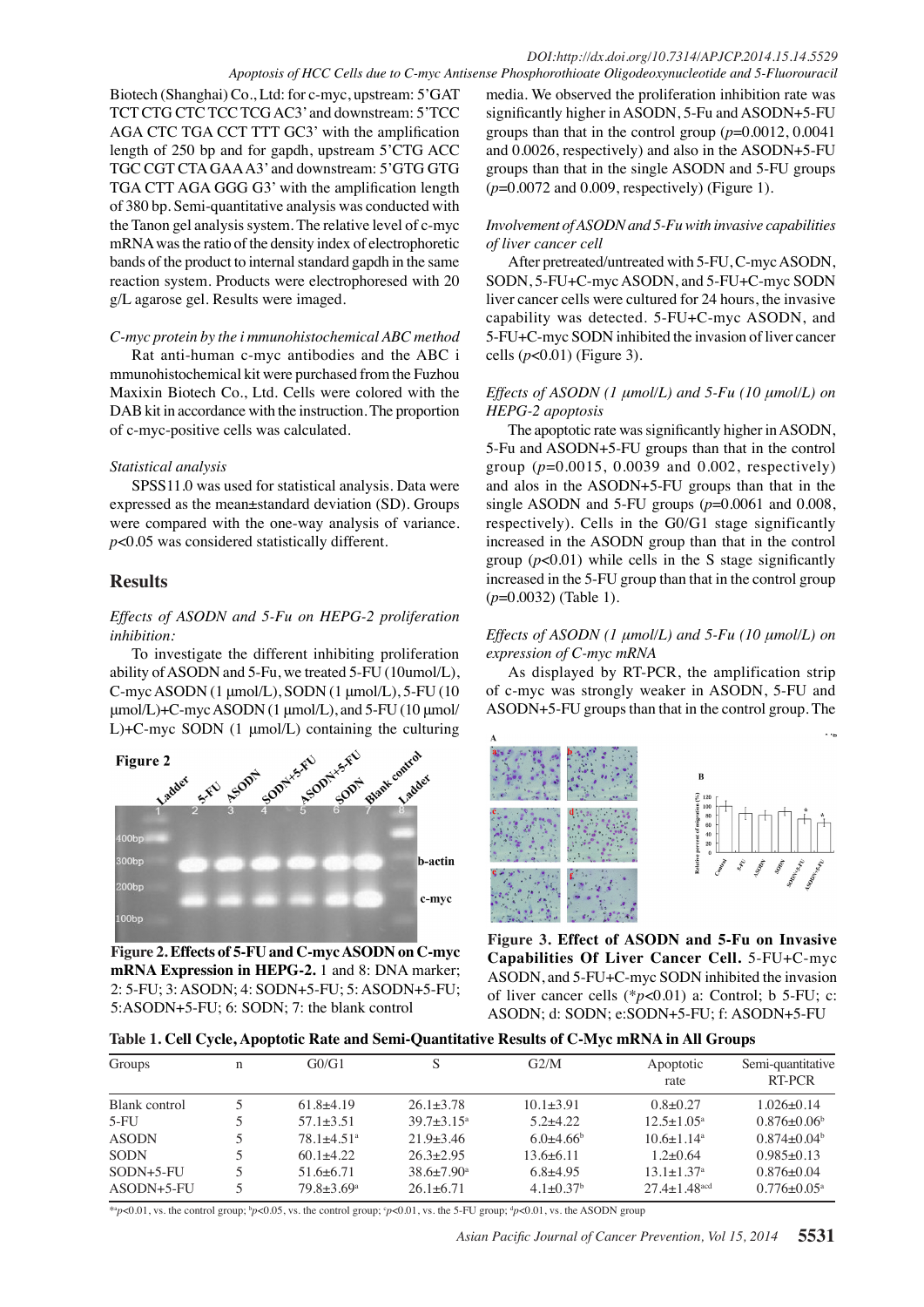*Yuan Yuan et al*

**Table 2. Changes of C-Myc Proteins in HEPG-2**

| Groups        | n | Percentage of c-myc-positive cells |
|---------------|---|------------------------------------|
| Blank control |   | $83.4 + 7.15$                      |
| $5-FU$        |   | $69.1 + 7.44$ <sup>a</sup>         |
| <b>ASODN</b>  |   | $62.8 \pm 5.18$ <sup>a</sup>       |
| <b>SODN</b>   |   | $81.7 \pm 7.66$                    |
| $SODN+5-FU$   | 5 | $69.1 + 4.76^a$                    |
| $ASODN+5-FU$  |   | $65.1 \pm 3.44^{\circ}$            |

\**a p*<0.01, vs. the blank control group

image analysis system indicated a statistical difference in the strip of the blank control group than that in ASODN+5- FU, ASODN and 5-FU groups (*p*=0.004, 0.02 and 0.03, respectively). The combination group showed a slightly stronger inhibition effect than the single groups but there was no statistical difference (Figure 2 and Table 2).

*Effects of ASODN (1 μmol/L) and 5-Fu (10 μmol/L) on C-myc proteins*

I mmunohistochemical results showed a significant decline of c-myc proteins in ASODN, 5-FU and ASODN+5-FU groups than that in the blank control group (*p*=0.006, 0.003 and 0.002) (Table 2).

### **Discussion**

Recent years, more and more evidence suggested that ASODN and decoy ODNs may allow development of therapeutic and investigative tools for human malignancies. Inhibition of NF-kB by decoy ODNs has been demonstrated may offer promise as a therapeutic approach for the treatment of androgen-independent prostate cancer (Fang et al., 2011). In this study, phosphorothioate modification was adopted for ASODN to increase the stability and liposome encapsulation to increase the transfection rate and concentration in cells. After 72-hour transfection, cells well attached walls in SODN and control groups while cell colonies decreased and particles in cells increased in a concentrationdependent manner in the ASODN group. The MTT method showed that cell proliferation in the ASODN group was significantly inhibited than that in the control group. Flow cytometry indicated a significant decrease of S-stage cells and increase of G0/G1-stage cells as well as a significantly higher apoptotic rate in the ASODN group as compared with the control group. It illustrated that ASODN has an apparent inhibition effect on liver cancer cell proliferation.

The cell proliferation rate is related to the G1 phase. Inhibition of c-myc expressions can block cells from the G1 phase into the S phase, which leads to G0/G1 blockage and inhibits rapid proliferation of tumor cells thenlead to cell apoptosis (Hemann et al., 2005). Besides, inhibition of c-myc expressions may induce apoptosis via the following mechanisms: (1) it triggers the normal differentiation of cells (Jain et al., 2002). (2) C-myc blocks the potential apoptosis induced by other unknown genes (Manner et al., 2010) and after c-myc is inhibited, these genes can be activated to induce apoptosis. (3) After c-myc expressions are inhibited, cells re-recognize injured DNA, induce apoptosis of tumor cells with aberrant chromosomes (Karlsson et al., 2003, Yochum et al., 2010).

In this study, RT-PCR was used to detect changes at

mRNA level of the target genes after ASODN transfection. The gray scale of the amplification strip was significantly weaker in the ASODN group than that in the SODN and blank control group. C-myc proteins were assayed with the i mmunohistochemical method and results showed a significant decrease in the ASODN than that in the control group. Results aforementioned illustrate that ASODN can inhibit c-myc expression at transcription and translation levels. Additionally, liposome is similar to the blank control in inhibiting liver cancer cell proliferation and gene expressions and MTT results also confirmed that it is no inhibition of liposome in liver cancer cells, suggesting the liposome is a safe and effective carrier of ASODN.

Existing studies demonstrated that 10 μmol/L of 5-FU could induce apoptosis of liver cancer cells. Flow cytometry showed that 5-FU could arrest liver cancer cells in the S phase. Results from assays on c-myc mRNA and proteins indicated that 5-FU also could inhibit c-myc expression, possibly contributing to inhibition of 5-FU in liver cancer cells. This illustrates that c-myc can be used as a target of multiple antitumor drugs (Wang et al., 2012, Doe at al., 2012).

In this study, MTT results displayed that the combination of 10 μmol/L of 5-FU and 1 μmol/L of c-myc ASODN could produce effects equal to 40 μmol/L of 5-FU. The proliferation inhibition rate at 48 hours after transfection was 16% in the single 5-FU group and reached 34% in the combination group. Flow cytometry also suggested a synergistic effect on apoptosis of liver cancer cells. The application of 5-FU is restrained in clinical practice for the sake of side effects (Wu et al., 2004, Yang et al., 2005). C-myc ASODN can increase the sensitivity of liver cancer cells to 5-FU, reducing the dosage of 5-FU and toxic side effects and increasing effects. Additionally, ASODN is easily synthesized with very slight side effects and can specially block the corresponding target genes (Jansen et al., 2002). Therefore, the combination of ASODN and 5-FU is of great significance in guiding the chemotherapy strategy of liver cancer and a promising alternative to current regimens.

In this study, both c-myc ASODN and 5-FU can down-regulate c-myc expressions but without a detectable synergistic effect, suggesting that other genes may be involved in inhibition of c-myc expression. For this, more studies are needed in future.

## **Acknowledgements**

This research is supported by the Gansu Provincial Natural Science Fund from China (No. 145RJZA117, to Hui Cai).

## **References**

- Albihn A, Johnsen JI, Henriksson MA (2010). MYC in oncogenesis and as a target for cancer therapies. *Adv Cancer Res*, **107**, 163-224
- American Cancer Society. Cancer Facts and Figures 2012. Atlanta, Ga: American Cancer Society, 2012. Available online. Last accessed November 23, 2012.
- Barathidasan R, Pawaiya RS, Rai RB, et al (2013). Upregulated